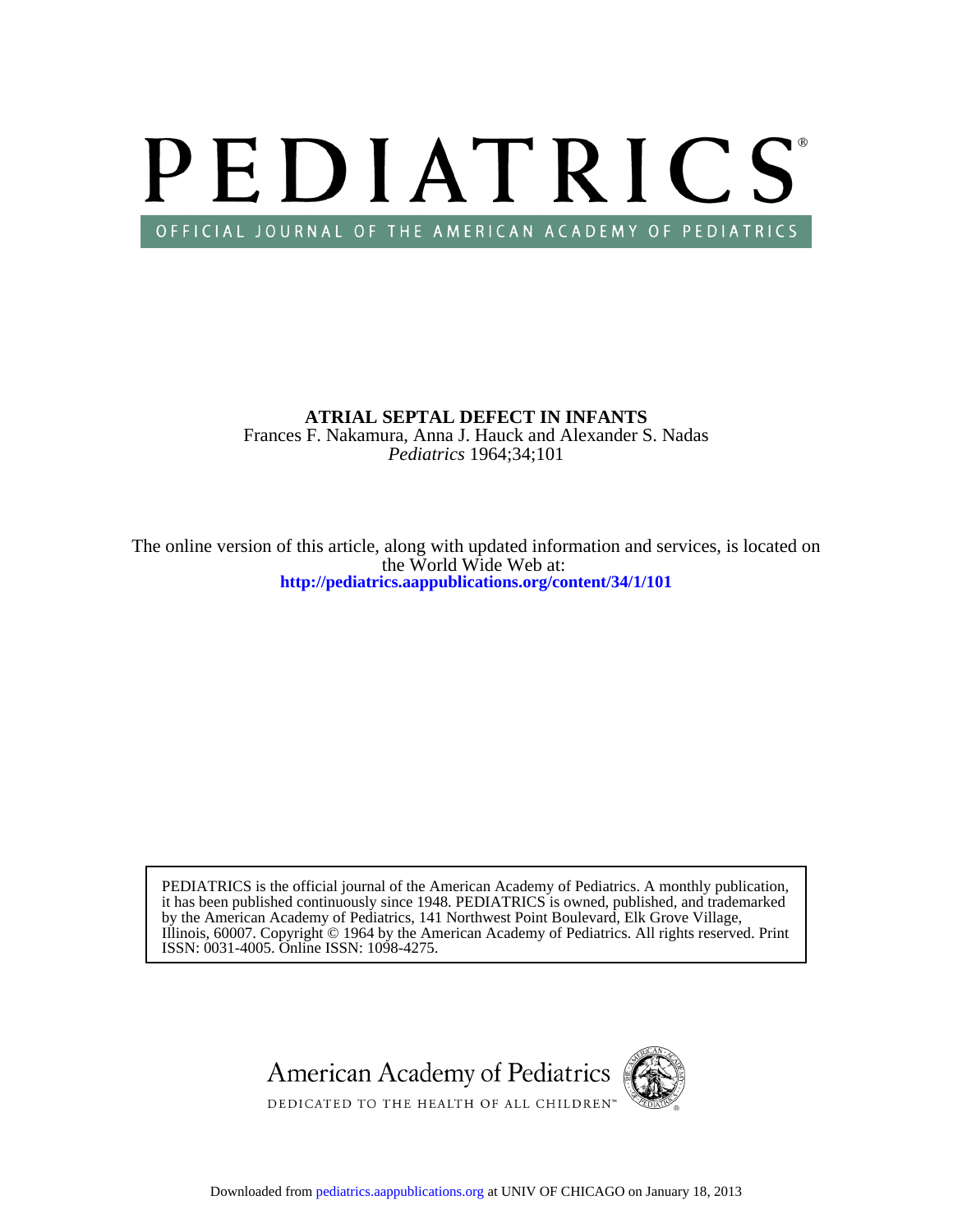# ATRIAL SEPTAL DEFECT IN INFANTS<br>
ances F. Nakamura, M.D., Anna J. Hauck, M.D., and

# **FRIAL SEPTAL DEFECT IN INFANTS**<br>Frances F. Nakamura, M.D., Anna J. Hauck, M.D., and<br>Alexander S. Nadas, M.D. **SEPTAL DEFECT IN It<br>kamura, M.D., Anna J. Hauc<br>Alexander S. Nadas, M.D.**<br>cular Unit of the Children's Hosnit

**Alexander S. Nadas, M.D.**<br>*From the Sharon Cardiovascular Unit of the Children's Hospital Medical Center and the*<br>*Department of Pediatrics, Harvard Medical School, Boston, Mass.* **Frances F. Nakamura, M.D., Anna J. Hauck, M.D., and<br>** *Alexander S. Nadas, M.D.***<br>** *Sharon Cardiovascular Unit of the Children's Hospital Medical Center and the Department of Pediatrics, Harvard Medical School, Boston, Mass* 

**Alexander 5.**<br>From the Sharon Cardiovascular Unit of the<br>Department of Pediatrics, Harvar<br>SINCE the first mention of a case of atrial<br>Simple septal defect in a report by Morgagni From the Sharon Cardiovascular Unit of the Department of Pediatrics, Haron<br>NCE the first mention of a case of atrial<br>septal defect in a report by Morgagni<br>165, over 300 cases had been recorded Department of Pediatrics, Harvard<br>
S INCE the first mention of a case of atrial<br>
in 1765, over 300 cases had been recorded<br>
in the literature by 1957.<sup>1</sup> It might be esti-S INCE the first mention of a case of atrial<br>septal defect in a report by Morgagni<br>in 1765, over 300 cases had been recorded<br>in the literature by 1957.<sup>1</sup> It might be esti-<br>mated that since then probably an equal SINCE the first mention or a case or atrial<br>in 1765, over 300 cases had been recorded<br>in the literature by 1957.<sup>1</sup> It might be esti-<br>mated that since then probably an equal<br>number of cases have been reported.<sup>2, 3, 4, 5</sup> Septal defect in a report by Morgagnicus<br>in 1765, over 300 cases had been recorded a r<br>in the literature by 1957.<sup>1</sup> It might be esti-<br>munder of cases have been reported.<sup>2,3,4,5</sup> riet<br>Atrial septal defects are thought to movement and that since then probably an equal<br>mumber of cases have been reported.<sup>2, 3, 4, 1</sup><br>Atrial septal defects are thought to be, by<br>most authors, among the commonest of con-<br>genital heart defects. Wood cites an inci mated that since then probably an equa<br>number of cases have been reported.<sup>2, 3, 4,</sup><br>Atrial septal defects are thought to be, by<br>most authors, among the commonest of con<br>genital heart defects. Wood cites an inci<br>dence of 1 Atrial septal defects are thought to be, by<br>most authors, among the commonest of con-<br>genital heart defects. Wood cites an inci-<br>dence of 18%, Keith 7%, and in our material,<br>atrial septal defects of the secundum va-Attial septal defects are thought to be, by<br>most authors, among the commonest of con-<br>genital heart defects. Wood cites an inci-<br>dence of 18%, Keith 7%, and in our material,<br>atrial septal defects of the secundum va-<br>riety genital heart defects. Wood cites an inci-<br>dence of 18%, Keith 7%, and in our material,<br>atrial septal defects of the secundum va-<br>riety represent 10.04% of the 3,786 patients<br>studied in the last 10 years. In the dis-<br>cussi atrial septal defects of the secundum va-<br>riety represent 10.04% of the 3,786 patients durin<br>studied in the last 10 years. In the dis-<br>for a<br>cussion to follow, when referring to atrial these<br>septal defects, we will mean th riety represent 10.04% of the 3,786 patients<br>studied in the last 10 years. In the dis-<br>cussion to follow, when referring to atrial th<br>septal defects, we will mean the ostium de<br>secundum variety and will exclude, by the<br>acc studied in the last To years. In the dis-<br>cussion to follow, when referring to atrial t<br>septal defects, we will mean the ostium d<br>secundum variety and will exclude, by the<br>accepted criteria,<sup>7,8,9</sup> endocardial cushion<br>type septal defects, we will mean the ostium de<br>secundum variety and will exclude, by the<br>accepted criteria,<sup>7,8,9</sup> endocardial cushion<br>type lesions.<br>It would appear that atrial septal defects th<br>are compatible with a long life

accepted criteria, and endocardial custion<br>type lesions.<br>It would appear that atrial septal defects<br>are compatible with a long life span with<br>reports in the literature of patients living<br>up to 70 and 80 years.<sup>10,11</sup> As a Upe iesions.<br>
It would appear that atrial septal defects<br>
are compatible with a long life span with<br>
reports in the literature of patients living<br>
up to 70 and 80 years.<sup>10,11</sup> As a matter of (<br>
fact, Wood stated (persona It would appear that attrait septar de<br>are compatible with a long life span<br>reports in the literature of patients l<br>up to 70 and 80 years.<sup>10,11</sup> As a matt<br>fact, Wood stated (personal commu<br>tion) that in inmates of institu are compatible with a long life span with are<br>reports in the literature of patients living do<br>up to 70 and 80 years.<sup>10,11</sup> As a matter of Co<br>fact, Wood stated (personal communica-<br>tion) that in inmates of institutions for reports in the interature or patients iiving<br>up to 70 and 80 years.<sup>10,11</sup> As a matter of<br>fact, Wood stated (personal communica-<br>tion) that in inmates of institutions for the<br>aged, the percentage of atrial septal de-<br>fects up to 70 and 80 years.<sup>10,11</sup> As a matter of Center during this period, there were no fact, Wood stated (personal communica-<br>facts was not infants under 2 years of age who died of<br>tion) that in inmates of institutions for ract, wood stated (personal communica-<br>tion) that in inmates of institutions for the<br>aged, the percentage of atrial septal de-<br>fects was not appreciably different from<br>that noted in the general population. The<br>evidence at Figure 1 at m infinites of institutions for<br>aged, the percentage of atrial septal<br>fects was not appreciably different fr<br>that noted in the general population.<br>widence at present suggests that appro<br>mately 50% of cases of u aged, the percentage of atrial septal defects was not appreciably different from<br>that noted in the general population. The<br>evidence at present suggests that approxi-<br>mately 50% of cases of uncomplicated atrial<br>septal defec sects was not appreciably different from<br>that noted in the general population. The<br>evidence at present suggests that approxi-<br>mately 50% of cases of uncomplicated atrial<br>septal defects survive more than 40 years.<br>Although evidence at present suggests that approximately 50% of cases of uncomplicated atrial septal defects survive more than 40 years.<br>Although the natural history of the defect is well documented in older patients<sup>10,11</sup>

(Submitted August 15; accepted for publication October 29, 1963.)<br>Supported in part by a grant from the National Heart Institute of Supported in part by a grant from the National Heart Institute of evidence at present suggests that approximately 50% of cases of uncomplicated atrial<br>septal defects survive more than 40 years.<br>Although the natural history of the defect<br>is well documented in older patients<sup>10,11</sup><br>not muc Fancy and early childhood since, unlike most congenital anomalies of the heart, it is at decidedly unusual for an atrial defect to in decidedly unusual for an atrial defect to in-<br>mot much is known about the course in in-<br>fancy and early childhood since, unlike req<br>most congenital anomalies of the heart, it is atri-<br>decidedly unusual for an atrial defect not much is known about the course in in-<br>fancy and early childhood since, unlike requirements for the diagnosis of secundum<br>most congenital anomalies of the heart, it is atrial defects. These were: (*a*) An increase<br>deci decidedly unusual for an atrial defect to

**Nadas, M.D.**<br>Children's Hospital Medical Center and the<br>I Medical School, Boston, Mass.<br>mur at birth and in 23% a murmur was not<br>discovered until age 5 years or older.<sup>12</sup> As Children's Hospital Medical Center and the<br>I Medical School, Boston, Mass.<br>mur at birth and in 23% a murmur was not<br>discovered until age 5 years or older.<sup>12</sup> As<br>a matter of fact, there has been only one<br>publication so far mur at birth and in 23% a murmur was not<br>discovered until age 5 years or older.<sup>12</sup> As<br>a matter of fact, there has been only one<br>publication so far reporting on infants with<br>atrial septal defects of the secundum vamur at bith and in 25% a murniur was not<br>discovered until age 5 years or older.<sup>12</sup> As<br>a matter of fact, there has been only one<br>publication so far reporting on infants with<br>atrial septal defects of the secundum va-<br>riety. riety.<sup>5</sup> a matter of fact, there has been only one<br>publication so far reporting on infants with<br>atrial septal defects of the secundum va-<br>riety.<sup>5</sup><br>The purpose of this presentation is to

atrial septal defects of the secundum variety.<sup>5</sup><br>The purpose of this presentation is to<br>describe the clinical and physiologic pic-<br>ture of atrial septal defect in a sizeable atrial septal defects of the secundum variety.<sup>5</sup><br>The purpose of this presentation is to<br>describe the clinical and physiologic pic-<br>ture of atrial septal defect in a sizeable<br>group of infants seen at the Children's Hosriety.<br>The purpose of this presentation is to<br>describe the clinical and physiologic pic<br>ture of atrial septal defect in a sizeable<br>group of infants seen at the Children's Hos<br>pital Medical Center, to report their cours The purpose or this presentation is to<br>describe the clinical and physiologic pic-<br>ture of atrial septal defect in a sizeable<br>group of infants seen at the Children's Hos-<br>pital Medical Center, to report their course<br>during describe the clinical and physiologic pic-<br>ture of atrial septal defect in a sizeable<br>group of infants seen at the Children's Hos-<br>pital Medical Center, to report their course<br>during some years' follow-up, and to search<br>fo group of infants seen at the Children's Hospital Medical Center, to report their course<br>during some years' follow-up, and to search<br>for any distinguishing features between<br>these individuals and those in whom atrial<br>defects phar Medical Center, to report their coduring some years' follow-up, and to see<br>for any distinguishing features bett<br>these individuals and those in whom a<br>defects are discovered later in life. for any distinguishing features between<br>these individuals and those in whom atrial<br>defects are discovered later in life.<br>MATERIAL AND METHODS

See materials and those in whom attains<br>fects are discovered later in life.<br>MATERIAL AND METHODS<br>Autopsy material fom January, 1955, to<br>e present, September, 1962, was analyzed MATERIAL AND METHODS<br>
Autopsy material fom January, 1955, to<br>
the present, September, 1962, was analyzed<br>
and of the better than 2,400 necropsies MATERIAL AND METHODS<br>Autopsy material fom January, 1955, to<br>the present, September, 1962, was analyzed<br>and of the better than 2,400 necropsies<br>done at the Children's Hospital Medical Autopsy material fom January, 1955, to<br>the present, September, 1962, was analyzed<br>and of the better than 2,400 necropsies<br>done at the Children's Hospital Medical<br>Center during this period, there were no Autopsy material form January, 1933, to<br>the present, September, 1962, was analyzed<br>and of the better than 2,400 necropsies<br>done at the Children's Hospital Medical<br>Center during this period, there were no<br>infants under 2 ye the present, september, 1962, was analyzed<br>and of the better than 2,400 necropsies<br>done at the Children's Hospital Medical<br>Center during this period, there were no<br>infants under 2 years of age who died of<br>an uncomplicated and of the better than 2,400 hecropsies<br>done at the Children's Hospital Medical<br>Center during this period, there were no<br>infants under 2 years of age who died of<br>an uncomplicated atrial defect. Atrial de-<br>fects were found Fenter during this period, there were no<br>infants under 2 years of age who died of<br>an uncomplicated atrial defect. Atrial de-<br>fects were found as incidental lesions in<br>infants succumbing from other diseases, Center during this period, there were no<br>infants under 2 years of age who died of<br>an uncomplicated atrial defect. Atrial de-<br>fects were found as incidental lesions in<br>infants succumbing from other diseases,<br>but these were miants under 2 years of age who died of<br>an uncomplicated atrial defect. Atrial de-<br>fects were found as incidental lesions in<br>infants succumbing from other diseases,<br>but these were eliminated from the study<br>because they nev an uncomplicated attial defect. Attial detects were found as incidental lesions<br>infants succumbing from other disease<br>but these were eliminated from the stude<br>because they never had any signs or sym<br>toms referable to the a but these were eliminated from the study<br>because they never had any signs or symp-<br>toms referable to the atrial defect.<br>In analyzing the cardiac catheterization Figure 1 and the catheterization<br>In these were eliminated from the study<br>cause they never had any signs or symp-<br>ms referable to the atrial defect.<br>In analyzing the cardiac catheterization<br>ta during this same period, 1955

but these were emminated from the study<br>because they never had any signs or symp-<br>toms referable to the atrial defect.<br>In analyzing the cardiac catheterization<br>data during this same period, 1955 to 1962,<br>10 patients, 6 mal because they hever had any signs of symp-<br>toms referable to the atrial defect.<br>In analyzing the cardiac catheterization<br>data during this same period, 1955 to 1962,<br>10 patients, 6 males and 4 females, ap-<br>peared to fulfill Freedom to the attracted.<br>In analyzing the cardiac catheterization<br>data during this same period, 1955 to 1962,<br>10 patients, 6 males and 4 females, ap-<br>peared to fulfill the clinical and laboratory<br>requirements for the diag In analyzing the cardiac caliber and data during this same period, 1955 to 1962,<br>10 patients, 6 males and 4 females, appeared to fulfill the clinical and laboratory<br>requirements for the diagnosis of secundum<br>atrial defects 10 patients, 6 males and 4 females, appeared to fulfill the clinical and laboratory requirements for the diagnosis of secundum atrial defects. These were:  $(a)$  An increase in oxygen saturation between the superior Io patients, o males and 4 females, ap-<br>peared to fulfill the clinical and laboratory<br>requirements for the diagnosis of secundum<br>atrial defects. These were: (a) An increase<br>in oxygen saturation between the superior<br>vena ca peared to full the chilical and faboratory<br>requirements for the diagnosis of secundum<br>atrial defects. These were: (*a*) An increase<br>in oxygen saturation between the superior<br>vena cava and the right atrium of at least<br>15% i *16 in our defects.* These were: (*a*) An increase<br>*in oxygen saturation between the superior*<br>*15%* in one set of samples or of 10% in two

**PEDIATRICS,** July 1964

patients, only 16% had a history of mur-<br>(Submitted August 15; accepted for publication October 29, 1963.)<br>Supported in part by a grant from the National Heart Institute of the National Institutes of Health<br>TS 5310 (C-4)). 31 patients, only 16% had a history of mur-<br>
(Submitted August 15; accepted for publication October 29, 1963.)<br>
Supported in part by a grant from the National Heart Institute of the National Institutes of Health<br>
(HTS 5310 (Submitted August 15; accepted for publication October 29, 1963.)<br>Supported in part by a grant from the National Heart Institute of the National Institutes of Health<br>(HTS 5310 (C-4)).<br>**ADDRESS:** (A.S.N.) Children's Hospita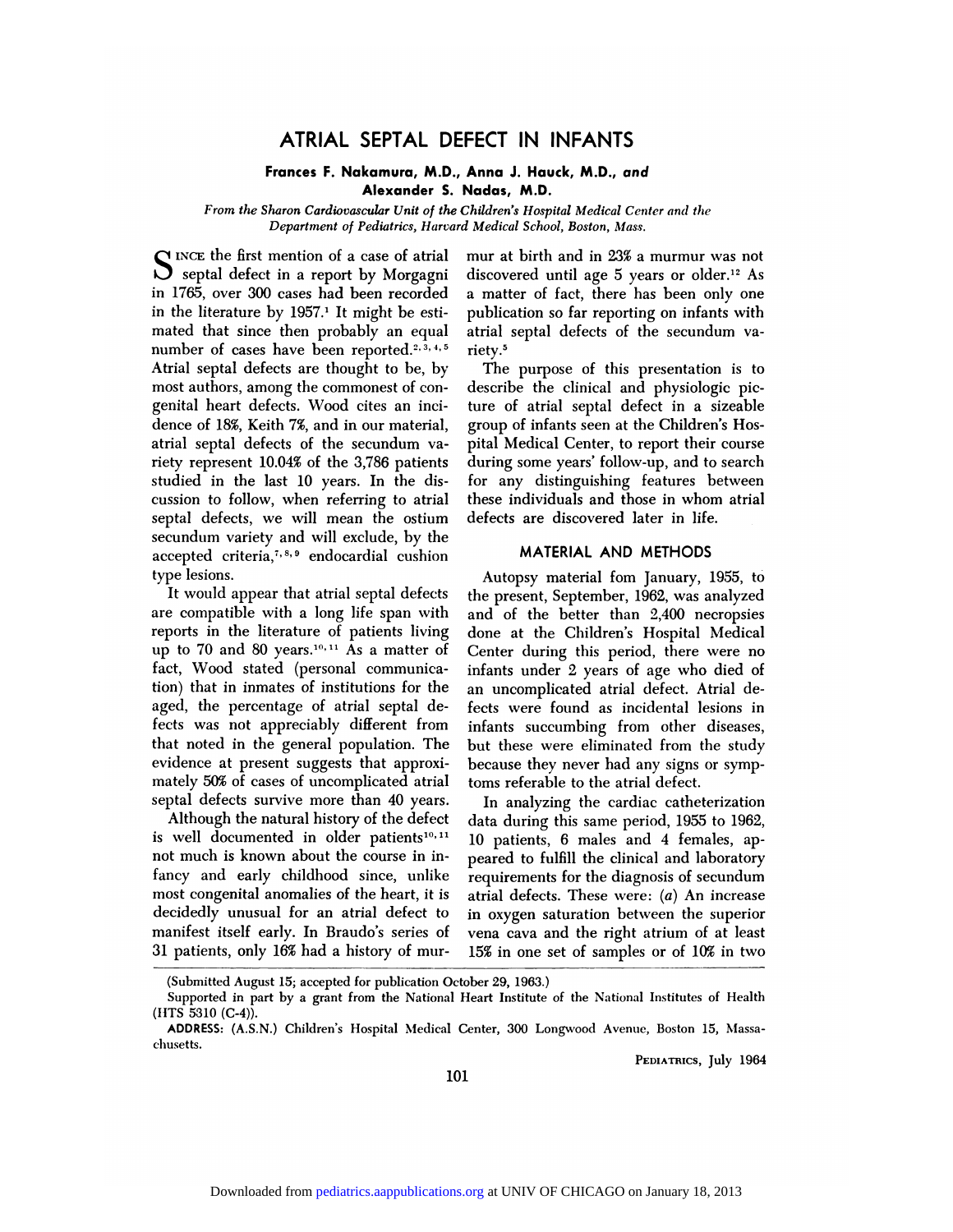or more sets. *(b)* Absence of a right to left 102 ATRIAL SE<br>or more sets. (b) Absence of a right to les<br>shunt (except Case 10, in whom the diag-<br>nosis was confirmed at surgery). (c) Elee 102 ATRIAL S<br>or more sets. (b) Absence of a right to le<br>shunt (except Case 10, in whom the dia<br>nosis was confirmed at surgery). (c) Ele<br>trocardiographic evidence of a clockwi or more sets. (b) Absence of a right to left<br>shunt (except Case 10, in whom the diag-<br>nosis was confirmed at surgery). (c) Elec-<br>trocardiographic evidence of a clockwise<br>frontal plane loop with a mean electrical shunt (except Case 10, in whom the diagnosis was confirmed at surgery). (c) Electrocardiographic evidence of a clockwise frontal plane loop with a mean electrical axis to the right of  $0^{\circ}$ , thus excluding the shunt (except Case 10, in whom the diag-<br>nosis was confirmed at surgery). (c) Elec-<br>trocardiographic evidence of a clockwise or<br>frontal plane loop with a mean electrical ca<br>axis to the right of  $0^{\circ}$ , thus excluding the Frocardiographic evidence of a clockwise<br>frontal plane loop with a mean electrical<br>axis to the right of  $0^\circ$ , thus excluding the<br>endocardial cushion defect group. Three of<br>these 10 patients were catheterized twice, these 10 patients were catheterized twice, and the period of follow-up ranged from and the period of follow-up ranged from Frontal plane loop with a mean electrical cardia<br>axis to the right of  $0^{\circ}$ , thus excluding the 20th p<br>endocardial cushion defect group. Three of one is<br>these 10 patients were catheterized twice, the 9<br>and the period of axis to the right of  $\sigma$ , thus excluding the<br>endocardial cushion defect group. Three of<br>these 10 patients were catheterized twice,<br>and the period of follow-up ranged from<br>1 month to 7 years, averaging 26 months.<br>Two of th these 10 patients were catheterized twice,<br>and the period of follow-up ranged from<br>1 month to 7 years, averaging 26 months.<br>Two of these patients have undergone surgical repairs were called trace, the called trace, and the period of follow-up ranged from below and the proof.<br>Two of these patients have undergone for surgical repair and all are living at the Time of this writing. and the period of<br>1 month to 7 years<br>Two of these pair<br>surgical repair and<br>time of this writing. **Clinical Observations<br>RESULT:<br>Clinical Observations**<br>Study of the family

### RESULTS

RESULTS<br>
inical Observations<br>
Study of the family histories revealed<br>
ingenital heart disease, a patent ductus RESULTS<br>Clinical Observations<br>Study of the family histories revealed<br>congenital heart disease, a patent ductus<br>arteriosus, in an aunt of one patient (Case Clinical Observations<br>
Study of the family histories revealed<br>
congenital heart disease, a patent ductus<br>
arteriosus, in an aunt of one patient (Case)<br>
3). 3). Study of the family instories revealed<br>ngenital heart disease, a patent ductus<br>teriosus, in an aunt of one patient (Case<br>Gestational and birth histories were un-<br>markable in all, and birth weights ranged

remarkable in all, and birth histories were un-<br>arteriosus, in an aunt of one patient (Case<br>3).<br>Cestational and birth histories were un-<br>remarkable in all, and birth weights ranged<br>from 5 lb (2.3 kg) to 8 lb 9 oz (3.71 kg) artenosus, in an aunt of one patient (Case<br>3).<br>Gestational and birth histories were un-<br>remarkable in all, and birth weights ranged<br>from 5 lb (2.3 kg) to 8 lb 9 oz (3.71 kg).<br>Associated defects were found in four pa-Gestational and birth histories were un-<br>markable in all, and birth weights ranged<br>om 5 lb (2.3 kg) to 8 lb 9 oz (3.71 kg).<br>Associated defects were found in four pa-<br>nts; pectus carinatum in one, hydroceph-

Gestationar and birth mistories were<br>remarkable in all, and birth weights rainom 5 lb (2.3 kg) to 8 lb 9 oz (3.71 k<br>Associated defects were found in four<br>tients; pectus carinatum in one, hydroc<br>alus in another, micrognathi remarkable in an, and birth weights ranged<br>from 5 lb (2.3 kg) to 8 lb 9 oz (3.71 kg).<br>Associated defects were found in four pa-<br>tients; pectus carinatum in one, hydroceph-<br>alus in another, micrognathia in a third,<br>and pylo The fourth case of the fourth case.<br>Associated defects were found in four p<br>tients; pectus carinatum in one, hydrocep<br>alus in another, micrognathia in a thi<br>and pyloric stenosis in the fourth case.<br>Congestive heart failure Associated defects were found in four paints; pectus carinatum in one, hydroceph<br>is in another, micrognathia in a third<br>d pyloric stenosis in the fourth case.<br>Congestive heart failure was suspected<br>the basis of tachypnea,

and pyloric stenosis in the fourth case. The 11 case of the 10 cases of the 10 cases of the 10 cases, at 7 cases, at 7 cases, 12 months, 12 months, and 13 months, reand pyfort stenosis in the fourth case.<br>Congestive heart failure was suspected,<br>on the basis of tachypnea, tachycardia, and<br>cardiomegaly, in 3 of the 10 cases, at 7<br>months, 12 months, and 13 months, re-<br>spectively. In seve Congestive heart failure was suspected,<br>on the basis of tachypnea, tachycardia, and<br>cardiomegaly, in 3 of the 10 cases, at 7<br>months, 12 months, and 13 months, re-<br>spectively. In several instances, there was<br>a question of c cardiomegaly, in 3 of the 10 cases, at 7 upon in only 5 cases at the first examina-<br>months, 12 months, and 13 months, re-<br>tion; in 4 of them no respiratory variations<br>spectively. In several instances, there was were noted, eatulomegaly, in 3 of the 10 cases, at 7 up<br>months, 12 months, and 13 months, re-<br>spectively. In several instances, there was we<br>a question of co-existing pneumonia at the sp<br>time congestive failure was thought to be ph<br>pr months, 12 months, and 13 months, re-<br>spectively. In several instances, there was<br>a question of co-existing pneumonia at the<br>time congestive failure was thought to be<br>present. That heart failure was probably<br>present in the spectively. In several instances, there was<br>a question of co-existing pneumonia at the<br>time congestive failure was thought to be<br>present. That heart failure was probably<br>present in these three babies was borne l<br>out, howev a question or co-existing pheumoma at the<br>time congestive failure was thought to be<br>present. That heart failure was probably<br>present in these three babies was borne<br>out, however, by the improvement in ap-<br>petite and decrea time congestive railine was thought to<br>present. That heart failure was probab<br>present in these three babies was bor<br>out, however, by the improvement in a<br>petite and decrease in tachypnea and tach<br>cardia which followed digi present. That heart failure was probably<br>present in these three babies was borne II<br>out, however, by the improvement in ap-<br>petite and decrease in tachypnea and tachy-<br>in cardia which followed digitalization. Two in<br>of the present in these three bables was bothe<br>out, however, by the improvement in ap-<br>petite and decrease in tachypnea and tachy-<br>cardia which followed digitalization. Two<br>of these patients continued to do well when<br>digitalis wa out, nowever, by the improvement in appetite and decrease in tachypnea and tachy-<br>cardia which followed digitalization. Two<br>of these patients continued to do well when<br>digitalis was discontinued at 2 years and at<br>3½ years pette and decrease in tachyphea and tachy-<br>cardia which followed digitalization. Two<br>of these patients continued to do well when<br>digitalis was discontinued at 2 years and at<br> $3\frac{1}{2}$  years respectively. The third patient cardia winch followed digitalization. Two<br>of these patients continued to do well when<br>digitalis was discontinued at 2 years and at<br>3% years respectively. The third patient is<br>now 4 years old and remains on digitalis<br>(Case digitalis was discontinued at 2 years and at 3% years respectively. The third patient is now 4 years old and remains on digitalis (Case 7). No additional patients developed congestive failure during their follow-up. digitals was discontinued at 2 years and a<br>3% years respectively. The third patient is<br>now 4 years old and remains on digitalis<br>(Case 7). No additional patients developed<br>congestive failure during their follow-up<br>A history years respectively. The time patient is<br>w 4 years old and remains on digitalis diase 7). No additional patients developed history of an increased number of<br>A history of an increased number of<br>vere respiratory infections wa

show 4 years old and remains on digitally conduct (Case 7). No additional patients developed heaps congestive failure during their follow-up.<br>A history of an increased number of severe respiratory infections was elicited i **Case 1).** No additional patients developed the congestive failure during their follow-up.<br>
A history of an increased number of severe respiratory infections was elicited in 3 of these 10 patients at the time the definitiv congestive rantife during their follow-up.<br>
A history of an increased number of<br>
severe respiratory infections was elicited<br>
in 3 of these 10 patients at the time the<br>
definitive diagnosis was made by cardiac<br>
catheterizat A instory of an increased number<br>severe respiratory infections was elicite<br>in 3 of these 10 patients at the time t<br>definitive diagnosis was made by cardi<br>catheterization, and one other patient cath

ATRIAL SEPTAL DEFECT<br>a right to left terized early in life subsequently developed frequent respiratory infections.

FICT<br>Fized early in life subsequently developeer<br>equent respiratory infections.<br>Five children were in the 3rd percentile<br>below, in weight at the time of the firs terized early in life subsequently developed<br>frequent respiratory infections.<br>Five children were in the 3rd percentile,<br>or below, in weight at the time of the first<br>cardiac catheterization. Two were in the or below, in weight at the time of the first<br>cardiac catheterization. Two were in the<br>20th percentile, one in the 25th percentile, Five children were in the 3rd percentile<br>or below, in weight at the time of the firs<br>cardiac catheterization. Two were in th<br>20th percentile, one in the 25th percentile<br>one in the 50th percentile, and the last is rive emidien were in the 51d percentile,<br>or below, in weight at the time of the first<br>cardiac catheterization. Two were in the<br>20th percentile, one in the 25th percentile,<br>one in the 50th percentile, and the last in<br>the 90 or below, in weight at the time of the list<br>cardiac catheterization. Two were in the<br>20th percentile, one in the 25th percentile,<br>one in the 50th percentile, and the last in<br>the 90th percentile. Three patients at or<br>below 20th percentile, one in the 25th percentile,<br>20th percentile, one in the 25th percentile,<br>one in the 50th percentile, and the last in<br>the 90th percentile. Three patients at or<br>below the 3rd percentile in weight re-<br>mained zour percentile, one in the 20th percentile,<br>one in the 50th percentile, and the last in<br>the 90th percentile. Three patients at or<br>below the 3rd percentile in weight re-<br>mained below the 10th percentile during<br>follow-up pe one in the both percentile, and the fast in<br>the 90th percentile. Three patients at or<br>below the 3rd percentile in weight re-<br>mained below the 10th percentile during<br>follow-up periods averaging 31 months.<br>Three patients who the below the 3rd percentile in weight re-<br>mained below the 10th percentile during<br>follow-up periods averaging 31 months.<br>Three patients who were above the 10th<br>percentile in weight remained above the percentile in weight remained below the 10th percentile during<br>follow-up periods averaging 31 months.<br>Three patients who were above the 10th<br>percentile in weight remained above the<br>10th percentile during follow-up, and in mained before the roan percentile during<br>follow-up periods averaging 31 months.<br>Three patients who were above the 10th<br>percentile in weight remained above the<br>10th percentile during follow-up, and in the<br>remaining 4 patien remaining 4 periods averaging of monds.<br>Three patients who were above the 10th<br>percentile in weight remained above the<br>10th percentile during follow-up, and in the<br>remaining 4 patients not enough time has<br>elapsed since the percentile in weight remained above the<br>10th percentile during follow-up, and in the<br>remaining 4 patients not enough time has<br>elapsed since their cardiac catheterization<br>studies to assess their growth. The retardaremaining 4 patients not enough time has remaining 4 patients not enough time has<br>elapsed since their cardiac catheterization<br>studies to assess their growth. The retarda-<br>tion in linear growth was less striking in that<br>height was under the 50th percentile in all, elapsed since their cardiac catheterization<br>studies to assess their growth. The retarda-<br>tion in linear growth was less striking in that<br>height was under the 50th percentile in all,<br>but at or above the 10th percentile in e Figures to assess their growth. The retardation in linear growth was less striking in that<br>ight was under the 50th percentile in all,<br>it at or above the 10th percentile in eight.<br>A thrill, attributable to the gradient<br>ross

alus in another, micrognathia in a third, as increased in eight cases. Wide splitting<br>and pyloric stenosis in the fourth case. of the second sound was heard in 7 of the<br>Congestive heart failure was suspected, cases, and in From minear growth was less striking in that<br>height was under the 50th percentile in all,<br>but at or above the 10th percentile in eight.<br>A thrill, attributable to the gradient<br>across the pulmonary valve, was palpable<br>in thr in the cases where the cases we percentile in eight.<br>
A thrill, attributable to the gradient<br>
across the pulmonary valve, was palpable<br>
in three of the cases under discussion. The<br>
first heart sound was considered normal i A thrill, attributable to the gradient<br>across the pulmonary valve, was palpable<br>in three of the cases under discussion. The<br>first heart sound was considered normal in<br>all, while the intensity of the second sound<br>at the sec across the pumonary valve, was palpable<br>in three of the cases under discussion. The<br>first heart sound was considered normal in<br>all, while the intensity of the second sound<br>at the second left interspace was described<br>as inc in three of the cases under discussion. The<br>first heart sound was considered normal in<br>all, while the intensity of the second sound<br>at the second left interspace was described<br>as increased in eight cases. Wide splitting<br>of Inst heart sound was considered normar in<br>all, while the intensity of the second sound<br>at the second left interspace was described<br>as increased in eight cases. Wide splitting<br>of the second sound was heard in 7 of the<br>cases at the second left interspace was described at the second left interspace was described<br>as increased in eight cases. Wide splitting<br>of the second sound was heard in 7 of the<br>cases, and in these the effects of respiration<br>on the degree of splitting was commented<br>upon as increased in eight cases. Where spire<br>of the second sound was heard in 7 of<br>cases, and in these the effects of respirat<br>on the degree of splitting was commen<br>upon in only 5 cases at the first exami<br>tion; in 4 of them no of the second sound was heard in 7 of the<br>cases, and in these the effects of respiration<br>on the degree of splitting was commented<br>upon in only 5 cases at the first examina-<br>tion; in 4 of them no respiratory variations<br>were cases, and in these the enects of respiration<br>on the degree of splitting was commented<br>upon in only 5 cases at the first examina-<br>tion; in 4 of them no respiratory variations<br>were noted, and in the fifth the degree of<br>spli on the degree of spinting was commented<br>upon in only 5 cases at the first examina-<br>tion; in 4 of them no respiratory variations<br>were noted, and in the fifth the degree of<br>splitting was thought to vary with the<br>phases of re upon in omy 3 cas<br>tion; in 4 of them r<br>were noted, and in<br>splitting was thou<br>phases of respiration<br>A systolic murmu In; in 4 or them no respiratory variations<br>ere noted, and in the fifth the degree of<br>litting was thought to vary with the<br>nases of respiration.<br>A systolic murmur, no louder than grade<br>I in intensity, usually best noted at

splitting was thought to vary with the<br>phases of respiration.<br>A systolic murmur, no louder than grade<br>III in intensity, usually best noted at the<br>second and third left interspace, was heard spitting was thought to vary with the<br>phases of respiration.<br>A systolic murmur, no louder than grade<br>III in intensity, usually best noted at the<br>second and third left interspace, was heard<br>in all patients. The murmur was d A systolic murmur, no louder than grade<br>III in intensity, usually best noted at the<br>second and third left interspace, was heard<br>in all patients. The murmur was discovered<br>in 8 patients before the age of 6 months A systone murniur, no louder than grade<br>III in intensity, usually best noted at the<br>second and third left interspace, was heard<br>in all patients. The murmur was discovered<br>in 8 patients before the age of 6 months<br>and in one 111 In mensity, usuany best noted at the<br>second and third left interspace, was heard<br>in 8 patients before the age of 6 months<br>and in one of each at 9 months and 21<br>months respectively. second and unid F<br>in all patients. The<br>in 8 patients befo<br>and in one of ea<br>months respectivel<br>An apical or Io an patients. The murniur was discovered<br>8 patients before the age of 6 months<br>d in one of each at 9 months and 21<br>onths respectively.<br>An apical or lower left sternal border<br>astolic murmur, an inflow rumble,<sup>12,13</sup> was

and in one of each at 9 months and 21<br>and in one of each at 9 months and 21<br>months respectively.<br>An apical or lower left sternal border<br>diastolic murmur, an inflow rumble,<sup>12,13</sup> was<br>heard in 8 of the cases. months respectively.<br>
An apical or lower left sternal border<br>
diastolic murmur, an inflow rumble,<sup>12,13</sup> was<br>
heard in 8 of the cases.<br>
Figure 1 summarizes these findings. An apical or lower left sternal border

# **Electrocardiographic Findings**

Figure 1 summarizes these findings.<br> **Electrocardiographic Findings**<br>
Electrocardiograms were obtained in all<br>
cases, and the characteristic tracing of right<br>
axis deviation in the standard limb leads Electrocardiographic Findings<br>Electrocardiograms were obtained in all<br>cases, and the characteristic tracing of right<br>axis deviation in the standard limb leads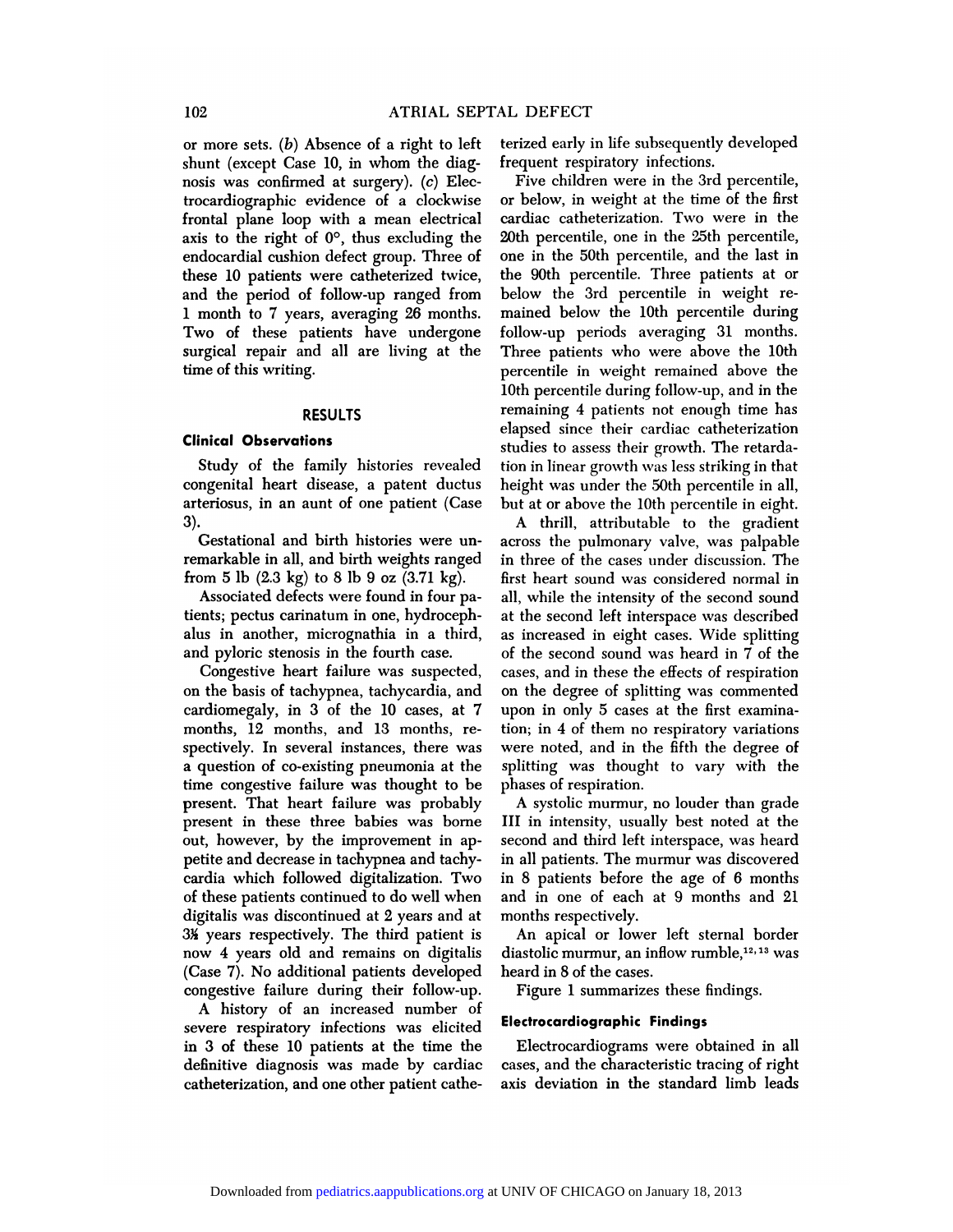with an rsR' pattern in the right precordial<br>leads was found in most.<sup>4,15</sup> ARTICLES<br>with an rsR' pattern in the right precordial<br>leads was found in most.<sup>4,15</sup><br>There was an rsR' pattern in V<sub>1</sub> in 7<br>cases, an rsr' pattern in one, a qR pattern

with an rsR' pattern in the right precordial<br>leads was found in most.<sup>4, 15</sup><br>There was an rsR' pattern in  $V_1$  in 7<br>cases, an rsr' pattern in one, a qR pattern<br>in another, and a pure R in the last case.<br>The mean electric There was an rsR' pattern in  $V_1$  in 7<br>ses, an rsr' pattern in one, a qR pattern<br>another, and a pure R in the last case.<br>The mean electrical axis ranged from<br>95° to +110° (Fig. 2) and there was right

Fincte was an isit pattern in v<sub>1</sub> in cases, an rsr' pattern in one, a qR pattern<br>in another, and a pure R in the last case.<br>The mean electrical axis ranged from<br> $+95^{\circ}$  to  $+110^{\circ}$  (Fig. 2) and there was right<br>ventric in another, and a pure R in the last case.<br>
The mean electrical axis ranged from<br>  $+95^{\circ}$  to  $+110^{\circ}$  (Fig. 2) and there was right<br>
ventricular hypertrophy in 6 cases evi-<br>
denced by voltages in the right precordial<br>  $+95^{\circ}$  to  $+110^{\circ}$  (Fig. 2) and there was rigularized the normal ranges denoted by voltages in the right precordifieds exceeding the normal ranges determined by Alimurung and Massell.<sup>16</sup>  $+35$  ( $0 + 110$  (Fig. 2) and there was Fig.  $+35$  ( $0 + 110$  (Fig. 2) and there was Fig.  $+35$  ( $-10$  )  $-10$  )  $-10$  and  $-10$  and  $-10$  and  $-10$  and  $-10$  and  $-10$  and  $-10$  and  $-10$  and  $-10$  and  $-10$  and  $-10$  and Inficular hypertrophy in 0 cases evi-<br>need by voltages in the right precordial<br>ids exceeding the normal ranges deter-<br>ned by Alimurung and Massell.<sup>16</sup><br>The direction of the frontal plane loop,<br>determined by a vectorial ana

leads exceeding the normal ranges determined by Alimurung and Massell.<sup>16</sup><br>The direction of the frontal plane loop, as determined by a vectorial analysis of the scalar electrocardiogram, was inscribed in mined by Alimurung and Massell.<sup>16</sup><br>The direction of the frontal plane loop,<br>as determined by a vectorial analysis of the<br>scalar electrocardiogram, was inscribed in<br>a clockwise fashion in the 9 patients in The direction of the frontal plane loop,<br>as determined by a vectorial analysis of the<br>scalar electrocardiogram, was inscribed in<br>a clockwise fashion in the 9 patients in<br>whom this analysis was possible. In the<br>10th, the me as determined by a vectorial analysis of<br>scalar electrocardiogram, was inscribed<br>a clockwise fashion in the 9 patients<br>whom this analysis was possible. In<br>10th, the mean electrical axis was perp<br>dicular to the frontal plan scalar electrocarulogram, w<br>a clockwise fashion in the<br>whom this analysis was p<br>10th, the mean electrical ax<br>dicular to the frontal plane.<br>Subsequently, the electroc

patient who the frontal plane.<br>Subsequently, the electrocardiograms re-<br>mained essentially unchanged and only one<br>patient whose electrocardiogram was at<br>first normal developed right ventricular Subsequently, the electrocardiograms re<br>mained essentially unchanged and only one<br>patient whose electrocardiogram was a<br>first normal developed right ventricula<br>hypertrophy (Case 8). mained essentially unch<br>patient whose electrod<br>first normal developed<br>hypertrophy (Case 8). **Patient whose elect<br>first normal develo<br>hypertrophy (Case 8)<br><b>X-ray Findings** 

was mild cardiac enlargement in 3 patients Cardiac Catheterization Findings X-ray Findings<br>X-rays were obtained on all patients at<br>the time of cardiac catheterization. There<br>was mild cardiac enlargement in 3 patients<br>and moderate enlargement in 7 (Fig. 3). The X-rays were obtained on all patients at<br>the time of cardiac catheterization. There<br>was mild cardiac enlargement in 3 patients<br>and moderate enlargement in 7 (Fig. 3). The<br>pulmonary artery appeared normal in 2, A-tays were obtained on an patients at<br>the time of cardiac catheterization. There<br>was mild cardiac enlargement in 3 patients<br>and moderate enlargement in 7 (Fig. 3). The<br>pulmonary artery appeared normal in 2,<br>mildly promine was mild cardiac enlargement in 3 patients<br>and moderate enlargement in 7 (Fig. 3). The<br>pulmonary artery appeared normal in 2,<br>inidly prominent in 4, and moderately<br>prominent in the last 4 patients. The size<br>of the pulmona pulmonary artery appeared normal in 2, tion<br>pulmonary artery appeared normal in 2, tion<br>mildly prominent in 4, and moderately zine<br>prominent in the last 4 patients. The size ura<br>of the pulmonary artery was difficult to shu pullibly prominent in 4, and moderately<br>prominent in the last 4 patients. The size<br>of the pulmonary artery was difficult to<br>assess because of the presence of thymic<br>tissue in some and because the main pulmindly prominent in 4, and moderately<br>prominent in the last 4 patients. The size<br>of the pulmonary artery was difficult to<br>assess because of the presence of thymic<br>tissue in some and because the main pul-<br>monary artery appe of the pulmonary artery was difficult to assess because of the presence of thymic<br>tissue in some and because the main pul-<br>monary artery appeared to lie more me-<br>dially than usual in some of the younger<br>cases.



EXERENT FINDINGS IN INFORMATION FOR SALL FINDING WELF, **SALL FINDING INCORPORT SALL FINDING IN**<br>FIG. 1. Summary of the signs, symptoms, and physical findings in 10 infants with secundum atrial defects. CHF, congestive hear



whom this analysis was possible. In the  $F_{\text{IC. 2}}$ . The mean electrical axes determined by<br>10th, the mean electrical axis was perpen-<br>10th, the mean electrocardio-<br>10th, the mean electrocardio-<br>10th, the mean parms. In FIG. 2. The mean electrical axes determines<br>vectorial analyses of the scalar electroc<br>grams. In one of the 10 patients, the mean FIG. 2. The mean electrical axes determined by<br>vectorial analyses of the scalar electrocardio-<br>grams. In one of the 10 patients, the mean QRS<br>axis was indeterminate. Follow 2. The mean electrical axes determined by<br>torial analyses of the scalar electrocardio-<br>ms. In one of the 10 patients, the mean QRS<br>axis was indeterminate.<br>Pulmonary vasculature was felt to be<br>ghtly engorged in five

grams. In one of the 10 patients, the mean QF<br>
axis was indeterminate.<br>
Pulmonary vasculature was felt to b<br>
slightly engorged in five patients and moderately engorged in five.<br>
With follow-up, there was little chang Pulmonary vasculature was felt to be<br>ghtly engorged in five patients and mod-<br>ately engorged in five.<br>With follow-up, there was little change<br>the x-ray appearance except for one pa-

first normal developed right ventricular erately engorged in five.<br>
Nypertrophy (Case 8). With follow-up, there was little change<br>
X-ray Findings<br>
X-rays were obtained on all patients at the time of cardiac catheterization rumonary vasculature was reit to be<br>slightly engorged in five patients and mod-<br>erately engorged in five.<br>With follow-up, there was little change<br>in the x-ray appearance except for one pa-<br>tient (Case 8) whose moderate enl singhtly engorged in five patients and moderately engorged in five.<br>
With follow-up, there was little chang<br>
in the x-ray appearance except for one pa<br>
tient (Case 8) whose moderate enlargemer<br>
became more marked. erately engorged in nv<br>With follow-up, the<br>in the x-ray appearan<br>tient (Case 8) whose r<br>became more marked. in the x-ray appearance except for one<br>tient (Case 8) whose moderate enlarger<br>became more marked.<br>**Cardiac Catheterization Findings** 

nt (Case 8) whose moderate enlargemer<br>came more marked.<br>Irdiac Catheterization Findings<br>Cardiac catheterization under mild seda<br>m (Demerol, Phenergan, and Chlorproma **Cardiac Catheterization Findings<br>Cardiac catheterization under mild<br>tion (Demerol, Phenergan, and Chlorpromation)**<br>zine mixture) demonstrated, by oxyge Cardiac catheterization under mild sedation (Demerol, Phenergan, and Chlorpromazine mixture) demonstrated, by oxygen saturation data, an appreciable left to right Cardiac catheterization under mild sedation (Demerol, Phenergan, and Chlorpromazine mixture) demonstrated, by oxygen saturation data, an appreciable left to right shunt in all patients (Table I). A rise in oxy-Cardiac catheterization under find sedation (Demerol, Phenergan, and Chlorpromazine mixture) demonstrated, by oxygen saturation data, an appreciable left to right shunt in all patients (Table I). A rise in oxy-<br>gen saturat rion (Demeror, Fhenergan, and Chroppoma-<br>zine mixture) demonstrated, by oxygen saturation data, an appreciable left to right<br>shunt in all patients (Table I). A rise in oxy-<br>gen saturation at the right atrial level might<br>th zme mixture) demonstrated, by oxygen saturation data, an appreciable left to right<br>shunt in all patients (Table I). A rise in oxygen saturation at the right atrial level might<br>theoretically be due solely to anomalous<br>pulmo mation data, an appreciable left to right<br>shunt in all patients (Table I). A rise in oxy-<br>gen saturation at the right atrial level might<br>theoretically be due solely to anomalous<br>pulmonary venous drainage, but the ex-<br>isten shunt in an patients (Table 1). A fise in oxy-<br>gen saturation at the right atrial level might<br>theoretically be due solely to anomalous<br>pulmonary venous drainage, but the ex-<br>istence of an atrial defect was proven on<br>cinean gen saturation at the right atrial level might<br>theoretically be due solely to anomalous<br>pulmonary venous drainage, but the ex-<br>istence of an atrial defect was proven on<br>cineangiograms by left atrial injections in<br>7 cases. mediedrally be due solely to anomalous<br>pulmonary venous drainage, but the ex-<br>istence of an atrial defect was proven on<br>cineangiograms by left atrial injections in<br>7 cases. In the remaining 3, the presence<br>of an atrial sep punnonary venous drainage, but the ex-<br>istence of an atrial defect was proven on<br>cineangiograms by left atrial injections in<br>7 cases. In the remaining 3, the presence<br>of an atrial septal defect was proven at sur-<br>gery in o istence of an attial defect was proven of<br>cineangiograms by left atrial injections is<br>7 cases. In the remaining 3, the presenc<br>of an atrial septal defect was proven at sur<br>gery in one (Case 6), and by oxygen satu<br>ration da ration data and virtual injections in<br>T cases. In the remaining 3, the presence<br>of an atrial septal defect was proven at sur-<br>gery in one (Case 6), and by oxygen satu-<br>ration data and virtual identity of left atrial<br>and ri  $\alpha$  cases. In the remaining 3, the presence<br>of an atrial septal defect was proven at sur-<br>gery in one (Case 6), and by oxygen satu-<br>ration data and virtual identity of left atrial<br>and right atrial pressures in the other or an atrial septar<br>gery in one (Case<br>ration data and vi<br>and right atrial p<br>(Cases 7 and 9).<br>In 4 cases (1, 1 It is more (Case 0), and by oxygen satu-<br>
It is discussed in the other two<br>
discuss (1, 2, 6, and 9), there was a<br>
all rise in oxygen saturation from the

ration data and virtual identity or lert atrial<br>and right atrial pressures in the other two<br>(Cases 7 and 9).<br>In 4 cases (1, 2, 6, and 9), there was a<br>small rise in oxygen saturation from the<br>right atrium to the pulmonary a and right atrial pressures in the other two<br>(Cases 7 and 9).<br>In 4 cases (1, 2, 6, and 9), there was a<br>small rise in oxygen saturation from the<br>right atrium to the pulmonary artery rais-<br>ing the suspicion of an additional s (Cases  $i$  and  $9$ ).<br>In  $4$  cases  $(1, 2, 6,$  and  $9)$ , there was a small rise in oxygen saturation from the right atrium to the pulmonary artery raising the suspicion of an additional shunt at the ventricular level. This In 4 cases  $(1, 2, 0, 2)$  and  $9$ ), there was a<br>small rise in oxygen saturation from the<br>right atrium to the pulmonary artery rais<br>ing the suspicion of an additional shunt a<br>the ventricular level. This increase in saturat sman Tise in oxygen saturation from the<br>right atrium to the pulmonary artery rais-<br>ing the suspicion of an additional shunt at<br>the ventricular level. This increase in satu-<br>ration was not felt to be significant and<br>was att right atrium to the punnonary artery rais-<br>ing the suspicion of an additional shunt at<br>the ventricular level. This increase in satu-<br>ration was not felt to be significant and<br>was attributed to poor mixing in the right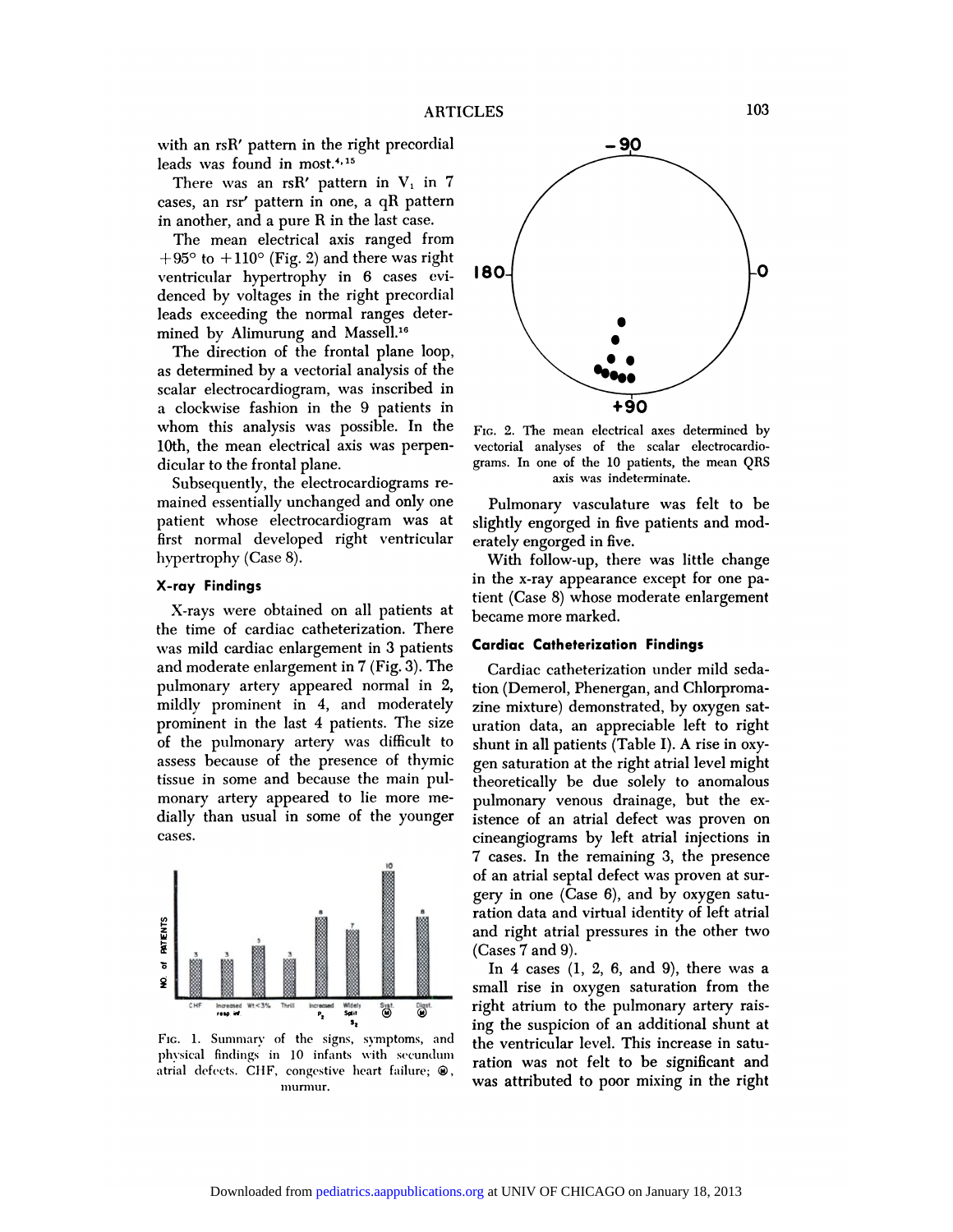

(a)<br>Fig. 3. Postero-anterior radiograms of patients 1 and 6, respectively, showing mild cardiac enlarge-<br>ment in *(a), moderate enlargement in (b),* and pulmonary vascular engorgement in both.<br>atrium. Ventricular defects w

tricular injections of radio-opaque dye tended to rule out the presence of a ven-<br>which revealed no right ventricular filling. tricular septal defect.<br>In the remaining patient (Case 9), the min-<br>There was a small right to in three of these  $(1, 2, \text{ and } 6)$  by left ven-Fig. 3. Postero-anterior radiograms of patients  $\pm$  ment in (a), moderate enlargement in (b), atrium. Ventricular defects were ruled out in three of these (1, 2, and 6) by left ventricular injections of radio-opaque dye ment in  $(a)$ , moderate enlargement in  $(b)$ , and  $\Gamma$ <br>atrium. Ventricular defects were ruled out<br>in three of these  $(1, 2,$  and  $6)$  by left ven-<br>titicular injections of radio-opaque dye te<br>which revealed no right ventricu atrium. Ventricular defects were ruled out<br>in three of these (1, 2, and 6) by left ven-<br>tricular injections of radio-opaque dye<br>which revealed no right ventricular filling.<br>In the remaining patient (Case 9), the min-In three of these (1, 2, and 6) by left ven<br>tricular injections of radio-opaque dy<br>which revealed no right ventricular filling<br>In the remaining patient (Case 9), the min

b)<br>
ud 6, respectively, showing mild cardiac enlarge<br>
ulmonary vascular engorgement in both.<br>
ute rise in oxygen saturation plus the ider<br>
tity of left atrial and right atrial pressure the 6, respectively, showing mild cardiac enlarge-<br>
pulmonary vascular engorgement in both.<br>
ute rise in oxygen saturation plus the iden-<br>
tity of left atrial and right atrial pressures<br>
tended to rule out the presence of ute rise in oxygen sa<br>tity of left atrial and<br>tended to rule out t<br>tricular septal defect.<br>There was a small

There was a small right to left shunt at

|  | <b>TABLE I</b> |  |  |  |
|--|----------------|--|--|--|
|--|----------------|--|--|--|

| ), the min-                 | rnere was |  |
|-----------------------------|-----------|--|
| <b>TABLE I</b>              |           |  |
| <b>CATHETERIZATION DATA</b> |           |  |
|                             |           |  |

| Saturations % |                                                                 |      |            |                     |                |      | Cineangiograms                      |                   |          |             |                        |       |              |                 |                                |                                                                               |                                                   |
|---------------|-----------------------------------------------------------------|------|------------|---------------------|----------------|------|-------------------------------------|-------------------|----------|-------------|------------------------|-------|--------------|-----------------|--------------------------------|-------------------------------------------------------------------------------|---------------------------------------------------|
| Patient       | Age<br>аt<br>Cath.                                              | sr c | <b>R.4</b> | RV                  | P <sub>A</sub> | S.4  | <b>S.4</b>                          |                   |          | LA RA RV    | $\mathbf{P}\mathbf{A}$ | QP/QS | Pulm. Syst.  | Resist. Resist. | Pulm<br>ralre<br>Gra-<br>dient | LA<br>injection<br>demon-<br>strating<br>atrial<br>$L \rightarrow R$<br>shunt | LV<br>injec-<br>tion<br>$ex-$<br>cluding<br>V S D |
| 1 S.W.        | $5 \text{ mo}$ .                                                | 60.7 | 83         | 86.9                | 86.4           | 96.5 | 90/                                 | $6 -4$            |          | 32/5        | 28/10                  | 3:1   |              |                 | 4                              | Yes                                                                           | Yes                                               |
| 2 S.S.        | 8 mo.                                                           | 61   | 82.3       | 83.1                | 85.8           | 91.8 | 100/37                              | $12 - 7$          |          | 59/8        | 30/17                  | 3:1   | $\leq$ 1     | 13              | 29                             | Yes                                                                           | Yes                                               |
| 3 D.B.        | 8 mo.                                                           | 62.9 | 78.7       | 77.6                | 78.3           | 92.9 | 90/45                               | $6 - 3$           |          | 24/3        | 19/10                  | 2.1:1 | $\leq$ 1     | 16.4            | 5                              | Yes                                                                           | Not done                                          |
| 4J.T.         | 9 <sub>mo</sub>                                                 | 64.3 | 88.3       | 83.6                | 82             | 91.5 | 110/54                              | $8 - 6$           |          | 41/8        | 28/4                   | 2.5:1 | $\leq$ 1     | 12              | 13                             | Yes                                                                           | Yes                                               |
| $Cath$ $11$   | $9 \text{ mo}$ .                                                |      |            | 65.4 82.5 82.5 83.7 |                | 94.6 | $95/58$ 11.5 $\rightarrow$ 4.5 42/7 |                   |          |             | 29/4                   | 9.7:1 | $\mathbf{r}$ | 10.5            | 13                             |                                                                               |                                                   |
| 5 B.L.        |                                                                 |      |            |                     |                |      |                                     |                   |          |             |                        |       |              |                 |                                | Yes                                                                           | Not done                                          |
| $Cath$ $42$   | $2\frac{8}{27}$ yr. 71.6 81.7 81.2 82.5 95.4                    |      |            |                     |                |      | 104/50                              | 9                 | 3        | $20/3$ 12/8 |                        | 1.8:1 | $\leq$ 1     | 15.2            | 8                              |                                                                               |                                                   |
| $Cath$ #1     | $13 \text{ mo.} 70.1 87.2 83.5$                                 |      |            |                     | 78             | 97   | 85/62                               | $\sim$            | 5        | 45/6        | 31/15                  | 1.5:1 | 2.8          | 20              | 14                             |                                                                               |                                                   |
| 6 C.V.        |                                                                 |      |            |                     |                |      |                                     | Pc mean           |          |             |                        |       |              |                 |                                | Not done                                                                      | Yes                                               |
| Cath(42)      | $6\frac{1}{12}$ yr. 70.3 84.6 87.8 89.1                         |      |            |                     |                | 96.2 | 114/68                              | $= 8$             | 2        | 44/8        | 37/10                  | 3.6:1 | 1.3          | 19.5            | 7                              |                                                                               |                                                   |
| 7 F.F.        | 18 mo.                                                          | 70.3 | 87.2       | 87.8                | 87.8           | 96.5 | 110/60                              | 7                 | 5        | 50/7        | 24/10                  | 3:1   | $\leq$ 1     | 16              | 26                             | Not done Not done                                                             |                                                   |
| 8 P.M.        | 18 mo.                                                          | 73   | 88         | 86.1                | 88.3           | 96.7 | 94/40                               | 3                 |          | $2.5\,44/6$ | 26/10                  | 3:1   | $\leq$ 1     | 10.6            | 18                             | Yes                                                                           | Yes                                               |
| 9 D.W.        | $21$ mo.                                                        | 50.3 | 78.2       | 79                  | 79.3           | 93.8 | 108/72                              | 0                 | $\bf{0}$ | 28/2        | 18/8                   | 3:1   | $\leq$ 1     | 33              | 10                             | Not done Not done                                                             |                                                   |
| Cath 41       | 2 <sub>yr</sub>                                                 | 75.7 | 88.3       | 87.5                | 89.1           | 95.4 | 110/60                              | 7                 | 6        | 43/6        | 28/10                  | 9.9:1 | 1.5          | 23.8            | 15                             |                                                                               |                                                   |
| 10 R.F.       |                                                                 |      |            |                     | $(RPV = 98.4)$ |      |                                     |                   |          |             |                        |       |              |                 |                                | Yes                                                                           | Yes                                               |
|               | Cath $\frac{1}{2}$ 5 $\frac{3}{2}$ yr. 65.1 89.9 88.6 89.1 93.8 |      |            |                     |                |      | 106/66                              | $9 \rightarrow 5$ |          |             | $34/4$ $23/15$         | 4:1   | 1.2          | 23              | 11)                            |                                                                               |                                                   |

 $\rightarrow$  withdrawal pressures

104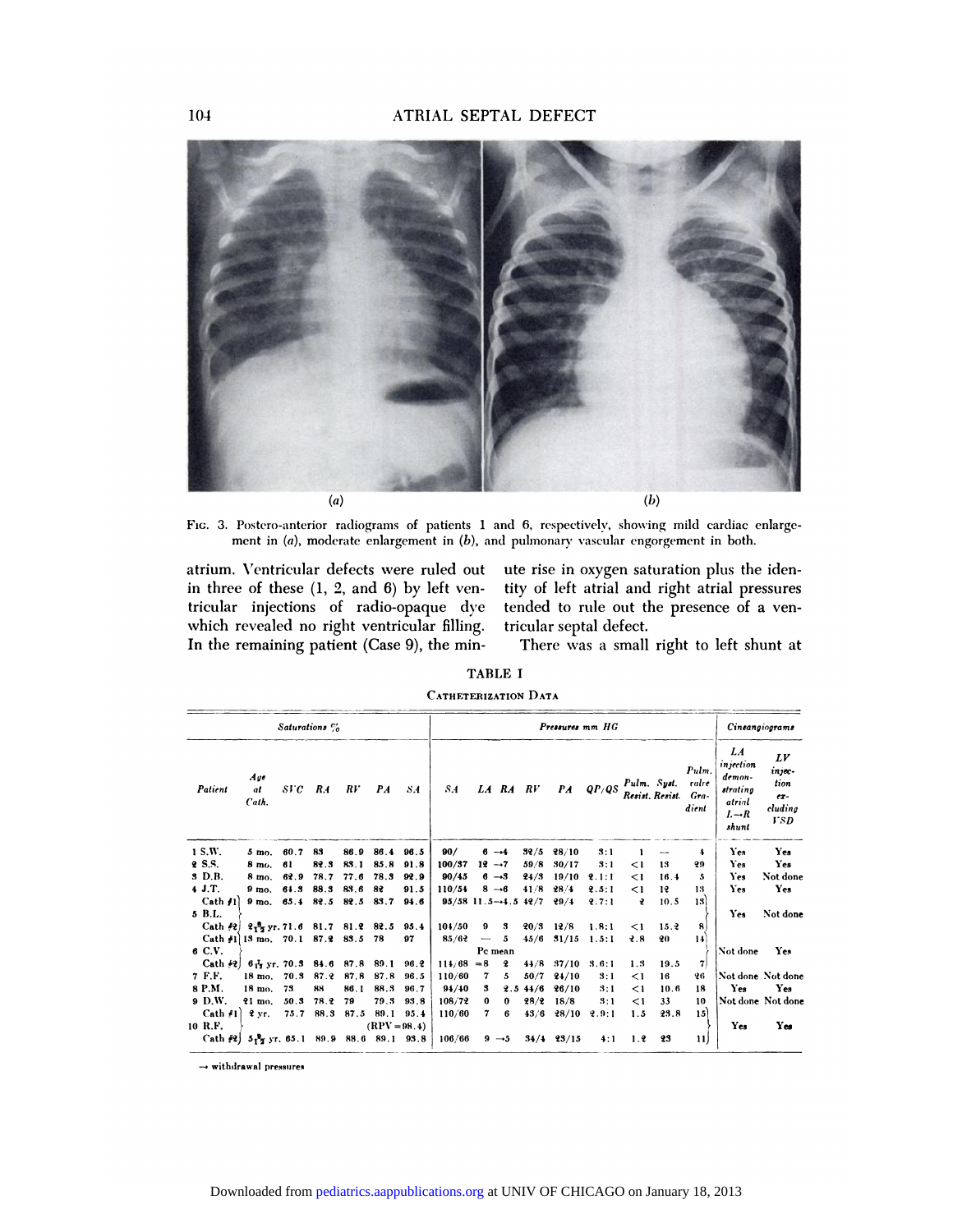the atrial level in one patient only in whom fancy, it seemed worthwhile to compare the the systemic arterial saturation was 93.8%, clinical and hemodynamic features of these ARTICLES<br>the atrial level in one patient only in whom fancy, if<br>the systemic arterial saturation was  $93.8\%$ , clinical<br>while the pulmonary vein sample was  $98.4\%$  10 infan<br>saturated (Case 10). The diagnosis of a se-child the atrial level in one patient only in whom<br>the systemic arterial saturation was 93.8%,<br>while the pulmonary vein sample was 98.4%<br>saturated (Case 10). The diagnosis of a se-<br>cundum defect in this patient was conthe systemic arterial saturation was 93.8%<br>while the pulmonary vein sample was 98.4%<br>saturated (Case 10). The diagnosis of a se<br>cundum defect in this patient was con-<br>firmed at operation when a large defect while the pulmonary vein sample was 98.4%<br>saturated (Case 10). The diagnosis of a se-<br>cundum defect in this patient was con-<br>firmed at operation when a large defect,<br>3.5 by 1.5 cm, was found posteriorly in the while the pulmonary vein sample was 98.4% 10 infants with those well described in older<br>saturated (Case 10). The diagnosis of a se-<br>children with atrial septal defect. It should<br>cundum defect in this patient was con-<br>firme septum. In Case 6, first studied in 1955, the rela-<br>In Case 6, first studied in 1955, the rela-<br>In Case 6, first studied in 1955, the rela-<br>In Case 6, first studied in 1955, the rela-<br>In Sase 1, first studied in 1955, the rela-

1.5 by 1.5 cm, was found posteriorly in the<br>septum.<br>In Case 6, first studied in 1955, the rela-<br>tively small pulmonary flow was calculated<br>on the basis of one pulmonary artery samon the basis of one pulmonary fields.<br>In Case 6, first studied in 1955, the rela<br>tively small pulmonary flow was calculated<br>on the basis of one pulmonary artery sam-<br>ple only. That the size of the shunt may In Case 6, first studied in 1955, the rela-<br>tively small pulmonary flow was calculated na<br>on the basis of one pulmonary artery sam-<br>ple only. That the size of the shunt may up<br>then have been underestimated is sugtively small pulmonary flow was calculated<br>on the basis of one pulmonary artery sam-<br>ple only. That the size of the shunt may<br>then have been underestimated is sug-<br>gested by the fact that a repeat study, 5 ple only. That the size of the shunt may upper left sternal border, and a widely split then have been underestimated is sug-<br>second sound. The splitting was uninflugested by the fact that a repeat study, 5 enced by respira on the basis of one punnonary artery sample only. That the size of the shunt m<br>then have been underestimated is supposed by the fact that a repeat study<br>years later and including several puln<br>nary artery samples, revealed then have been underestimated is sug-<br>gested by the fact that a repeat study, 5 enc<br>years later and including several pulmo-<br>nary artery samples, revealed a 3.6:1 pul-<br>the<br>monary to systemic flow ratio. This was in reveali years later and including several pulmo-<br>nary artery samples, revealed a 3.6:1 pul-<br>monary to systemic flow ratio. This was in<br>keeping with the x-ray changes as well as<br>the operative finding of a 3 cm-long defect The mary artery samples, revealed a  $3.6:1$  pulmonary to systemic flow ratio. This was in keeping with the x-ray changes as well as the operative finding of a  $3 \text{ cm-long defect}$  in the inferior aspect of the atrial septum many artery samples, revealed a 3.0:1 pui-<br>monary to systemic flow ratio. This was in revea<br>keeping with the x-ray changes as well as cund<br>the operative finding of a 3 cm-long defect Ca<br>in the inferior aspect of the atrial monary to systemic now<br>keeping with the x-ray of<br>the operative finding of :<br>in the inferior aspect of<br>near the coronary sinus.<br>The pulmonary to sy eping with the x-ray changes as well as<br>e operative finding of a 3 cm-long defect<br>the inferior aspect of the atrial septum<br>ar the coronary sinus.<br>The pulmonary to systemic flow ratios<br>are all over 2:1, except for Case 6 me

in the inferior aspect of the atrial septum<br>near the coronary sinus.<br>The pulmonary to systemic flow ratios<br>were all over 2:1, except for Case 6 men-<br>tioned above. There was no appreciable the method aspect of the atthat septem<br>near the coronary sinus.<br>The pulmonary to systemic flow ratios<br>were all over 2:1, except for Case 6 men-<br>tioned above. There was no appreciable<br>pressure gradient between the atria in The pulmonary to systemic flow ratios mowere all over 2:1, except for Case 6 mentioned above. There was no appreciable mo<br>pressure gradient between the atria in 8 bet patients. However, in 2 (Cases 2 and 5), exp were all over 2:1, except for Case 6 mentioned above. There was no appreciable<br>pressure gradient between the atria in 8<br>patients. However, in 2 (Cases 2 and 5),<br>there was an unexplained difference of 5 tioned above. There was no appreciable more<br>pressure gradient between the atria in 8 bety<br>patients. However, in 2 (Cases 2 and 5), expl<br>there was an unexplained difference of 5 on t<br>mm and 7 mm of mercury between the in is pressure gradient between the atria in 5<br>patients. However, in 2 (Cases 2 and 5),<br>there was an unexplained difference of 5<br>mm and 7 mm of mercury between the<br>imean pressures of the two atria. We have<br>as yet no information patients. However, in 2 (Cases 2 and 0), ex<br>there was an unexplained difference of 5 on<br>mm and 7 mm of mercury between the in<br>mean pressures of the two atria. We have gr<br>as yet no information on the size of the<br>defects in mm and 7 mm of mercury between the<br>mean pressures of the two atria. We have g<br>as yet no information on the size of the<br>defects in these two infants in whom the o<br>shunts were almost twice the size of the p mean pressures of the two atria. We have<br>as yet no information on the size of the<br>defects in these two infants in whom the<br>shunts were almost twice the size of the<br>systemic flows. as yet no info:<br>defects in these<br>shunts were al<br>systemic flows.<br>Gradients ac yet no information on the size of the<br>fects in these two infants in whom the<br>unts were almost twice the size of the<br>stemic flows.<br>Gradients across the pulmonary valve a<br>isted in all, with a range of from 4 to in

shunts were almost twice the size of the pul<br>systemic flows. Shunder all, with a range of from 4 to ing<br>existed in all, with a range of from 4 to ing<br>29 mm of mercury. In light of the large in systemic flows.<br>
Systemic flows.<br>
Cradients across the pulmonary valve<br>
existed in all, with a range of from 4 to<br>
29 mm of mercury. In light of the large ir<br>
pulmonary flow in each, the gradients were la For Gradients across the pulmonary valve<br>
existed in all, with a range of from 4 to<br>
29 mm of mercury. In light of the large<br>
pulmonary flow in each, the gradients were<br>
considered to be functional. Pulmonary<br>
artery pres existed in an, which a range of Hom 4 to<br>29 mm of mercury. In light of the large<br>pulmonary flow in each, the gradients were<br>considered to be functional. Pulmonary<br>artery pressure was not elevated, and pul-<br>monary resistanc 29 min of mercury. In fight of the large<br>pulmonary flow in each, the gradients were<br>considered to be functional. Pulmonary<br>artery pressure was not elevated, and pul-<br>monary resistance in all was in the normal<br>range. Values range. The functional. Pulmonary<br>
artery pressure was not elevated, and pul-<br>
monary resistance in all was in the normal<br>
range. Values under one unit were found<br>
in six infants.<br>
Repeat studies were undertaken in 3 parepressure was not elevated, and pul-<br>binary resistance in all was in the normal<br>nge. Values under one unit were found<br>six infants.<br>Repeat studies were undertaken in 3 pa-<br>nts from 2 to 5½ years later. Increased range. Values under one unit were found<br>in six infants.<br>Repeat studies were undertaken in 3 patients from 2 to  $5\frac{\nu}{2}$  years later. Increased

range. Values under one unit were found<br>in six infants.<br>Repeat studies were undertaken in 3 pa-<br>tients from 2 to 5½ years later. Increased var<br>pulmonary flows were again found, and no nos<br>major change in pressures was note m six miants.<br>
Repeat studies were undertaken in 3<br>
tients from 2 to 5<sup>1</sup>/<sub>2</sub> years later. Incre<br>
pulmonary flows were again found, an<br>
major change in pressures was noted.

# COMMENT

Imonary hows were again round, and ho<br>ijor change in pressures was noted.<br>COMMENT<br>Since the diagnosis of secundum atrial<br>fects has been infrequently made in inmajor change in pressures was noted.<br> **COMMENT**<br>
Since the diagnosis of secundum atrial<br>
defects has been infrequently made in in-

LES<br>fancy, it seemed worthwhile to compare the<br>clinical and hemodynamic features of these LES<br>
fancy, it seemed worthwhile to compare the<br>
clinical and hemodynamic features of these<br>
10 infants with those well described in older<br>
children with atrial septal defect. It should fancy, it seemed worthwhile to compare the<br>clinical and hemodynamic features of these<br>10 infants with those well described in older<br>children with atrial septal defect. It should<br>be recognized that these findings may not rancy, it seemed worthwine to compare the<br>clinical and hemodynamic features of these<br>10 infants with those well described in older<br>children with atrial septal defect. It should<br>be recognized that these findings may not<br>be eninear and nemodynamic reatures or these<br>10 infants with those well described in older<br>children with atrial septal defect. It should<br>be recognized that these findings may not<br>be present in other infants with atrial de-<br>fe fo mants with those wen described in older<br>children with atrial septal defect. It should<br>be recognized that these findings may not<br>be present in other infants with atrial de-<br>fects who were not brought to the attention<br>of be recognized that these findings may not be present in other infants with atrial<br>fects who were not brought to the atten<br>of the cardiologist. As in the children,<br>patients were found to have a hype<br>namic right ventricular impulse, a sys fects who were not brought to the attention<br>of the cardiologist. As in the children, our<br>patients were found to have a hyperdy-<br>namic right ventricular impulse, a systolic<br>murmur of moderate intensity at the of the cardiologist. As in the children, our<br>patients were found to have a hyperdy-<br>namic right ventricular impulse, a systolic<br>murmur of moderate intensity at the<br>upper left sternal border, and a widely split<br>second sound namic right ventricular impulse, a systolic murmur of moderate intensity at the upper left sternal border, and a widely split<br>second sound. The splitting was uninflu-<br>enced by respiration in all but one of these,<br>and a diastolic rumble was heard in most of<br>the cases. Electrocardiograms and x-rays upper left sternar border, and a widery spire<br>second sound. The splitting was uninflu-<br>enced by respiration in all but one of these,<br>and a diastolic rumble was heard in most of<br>the cases. Electrocardiograms and x-rays<br>reve recond sound. The spitting was unimu-<br>enced by respiration in all but one of these,<br>and a diastolic rumble was heard in most of<br>the cases. Electrocardiograms and x-rays<br>revealed the classical findings of the se-<br>cundum def and a diastolic 1<br>the cases. Elec<br>revealed the c<br>cundum defect.<br>Cardiac catl Cardiac cumbie was neard in most or<br>e cases. Electrocardiograms and x-rays<br>vealed the classical findings of the se-<br>ndum defect.<br>Cardiac catheterization data revealed<br>ld right ventricular hypertension and low

me cases. Electrocardiograms and x-rays<br>revealed the classical findings of the se-<br>cundum defect.<br>Cardiac catheterization data revealed<br>mild right ventricular hypertension and low<br>pulmonary artery pressure despite the revealed the classical midings of the se-<br>cundum defect.<br>Cardiac catheterization data revealed<br>mild right ventricular hypertension and low<br>pulmonary artery pressure despite the<br>moderately large left to right shunts. A Cardiac catheterization data revealed<br>mild right ventricular hypertension and low<br>pulmonary artery pressure despite the<br>moderately large left to right shunts. A<br>functional gradient existed across the pul-Cardiac catheterization data revealed<br>mild right ventricular hypertension and low<br>pulmonary artery pressure despite the<br>moderately large left to right shunts. A<br>functional gradient existed across the pul-<br>monary valve. The mind right ventricular hypertension and low<br>pulmonary artery pressure despite the<br>moderately large left to right shunts. A<br>functional gradient existed across the pul-<br>monary valve. The high pressure gradient<br>between the at punnonary artery pressure despite the<br>moderately large left to right shunts. A<br>functional gradient existed across the pul-<br>monary valve. The high pressure gradient<br>between the atria in two cases is without<br>explanation. As moderately large left to right shunts. A<br>functional gradient existed across the pul-<br>monary valve. The high pressure gradient<br>between the atria in two cases is without<br>explanation. As there is little information<br>on the hem runctional gradient existed across the pur-<br>monary valve. The high pressure gradient<br>between the atria in two cases is without<br>explanation. As there is little information<br>on the hemodynamics of secundum defects<br>in infancy, inonary varve. The mgn pressure gradient<br>between the atria in two cases is without<br>explanation. As there is little information<br>on the hemodynamics of secundum defects<br>in infancy, the significance of this unusual<br>gradient h between the atria in two cases is<br>explanation. As there is little inf<br>on the hemodynamics of secundur<br>in infancy, the significance of this<br>gradient has yet to be determine<br>It is generally believed that po planation. As there is little information<br>the hemodynamics of secundum defects<br>infancy, the significance of this unusual<br>adient has yet to be determined.<br>It is generally believed that persistence<br>the fetal pattern of right

of the fetal pattern of reculidant defects<br>in infancy, the significance of this unusual<br>gradient has yet to be determined.<br>It is generally believed that persistence<br>of the fetal pattern of right ventricular and<br>pulmonary a in infancy, the significance or this unusual<br>gradient has yet to be determined.<br>It is generally believed that persistence<br>of the fetal pattern of right ventricular and<br>pulmonary artery hypertension prevents<br>shunting of blo gradient has yet to be determined.<br>It is generally believed that persistence<br>of the fetal pattern of right ventricular and<br>pulmonary artery hypertension prevents<br>shunting of blood from left to right through<br>an atrial defec It is generally beneved that persistence<br>of the fetal pattern of right ventricular and<br>pulmonary artery hypertension prevents<br>shunting of blood from left to right through<br>an atrial defect early in life. Since the find<br>ings or the retal pattern or right ventricular and<br>pulmonary artery hypertension prevents<br>shunting of blood from left to right through<br>an atrial defect early in life. Since the find-<br>ings in these 10 cases were similar to those pumonary artery nypertension prever<br>shunting of blood from left to right throu<br>an atrial defect early in life. Since the fin<br>ings in these 10 cases were similar to the<br>in the older patient, it can only be post<br>lated that i shunting of blood from left to right through<br>an atrial defect early in life. Since the find-<br>ings in these 10 cases were similar to those<br>in the older patient, it can only be postu-<br>lated that in these infants right ventri ings in these 10 cases were similar to those<br>in the older patient, it can only be postu-<br>lated that in these infants right ventricular<br>compliances somehow approached levels<br>usually found later in life. in the older patient, it can<br>lated that in these infants<br>compliances somehow ap<br>usually found later in life.

# SUMMARY

1. Ten patients between the ages of 5<br>1. Ten patients between the ages of 5<br>1. Ten patients between the ages of 5<br>1. Ten patients between the ages of 5 SUMMARY<br>1. Ten patients between the ages of 5<br>months and 2 years with the secundum<br>variety of atrial septal defect were diag-SUMMARY<br>
1. Ten patients between the ages of<br>
months and 2 years with the secundure<br>
variety of atrial septal defect were diag-<br>
nosed by cardiac catheterization.<br>
2. The hemodynamic and physiolog 1. Ten patients between the ages or 5<br>2. The hemodynamic and physiologic<br>2. The hemodynamic and physiologic<br>2. The hemodynamic and physiologic<br>2. The hemodynamic and physiologic<br>ta classically associated with secundum

months and 2 years with the secundum<br>variety of atrial septal defect were diag-<br>nosed by cardiac catheterization.<br>2. The hemodynamic and physiologic<br>data classically associated with secundum<br>atrial defects were found excep variety of attrial septar defect were diag-<br>mosed by cardiac catheterization.<br>2. The hemodynamic and physiologic<br>data classically associated with secundum<br>atrial defects were found except for the<br>unexplained existence in t nosed by catuac catheterization.<br>
2. The hemodynamic and physiologic<br>
data classically associated with secundum<br>
atrial defects were found except for the<br>
unexplained existence in two cases of a<br>
pressure gradient between 2. The hemodynamic and physidata classically associated with securitial defects were found except for unexplained existence in two cases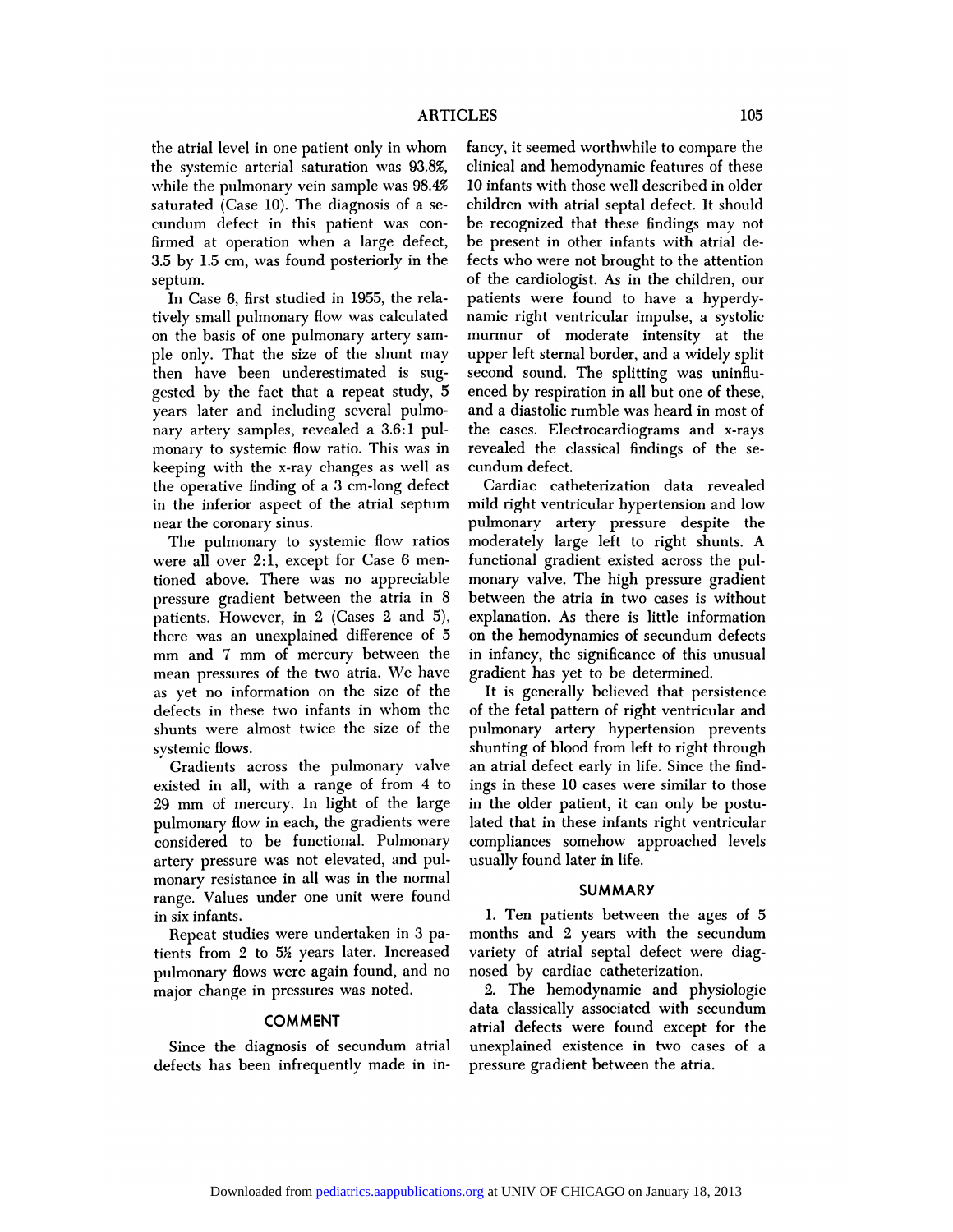106 **ATRIAL SEPTAL DEFECT**<br>3. Most of these patients were relatively burg, R.:<br>asymptomatic, and the few who developed with atrio 106 ATRIAL SEPT<br>3. Most of these patients were relatively<br>asymptomatic, and the few who developed<br>congestive heart failure were controlled 106 ATRIAL SEPT.<br>3. Most of these patients were relatively<br>asymptomatic, and the few who developed<br>congestive heart failure were controlled<br>medically until the optimum age for elec-3. Most of these patients were relatively<br>asymptomatic, and the few who developed<br>congestive heart failure were controlled<br>medically until the optimum age for elective repair was reached. asymptomatic, and the<br>congestive heart failu<br>medically until the op<br>tive repair was reached<br>4. All 10 patients are Multimum and the tew wind developed<br>
redically until the optimum age for elec-<br>
ve repair was reached.<br>
4. All 10 patients are alive at the time of<br>
is writing. congestive<br>medically universe repair was<br>4. All 10 j<br>this writing.

## **REFERENCES**

- his writing.<br>**REFERENCES**<br>1. Wagner, J., and Graham, G.: Atrial septal<br>defect in children. Brit. Heart J., 19:318, REFERENCES<br>agner, J., and Graham, G.: Atrial septal<br>defect in children. Brit. Heart J., 19:318,<br>1957. 1957. 1. Wagner, J., and Graham, G.: Atrial septed the defect in children. Brit. Heart J., 19:3<br>1957.<br>2. Davidsen, H. G.: Atrial Septal Defect. Cophagen: Ejnar Munksgaard, 1960. defect in children. Brit. Heart J., 19:318,<br>1957.<br>avidsen, H. G.: Atrial Septal Defect. Copen-<br>hagen: Ejnar Munksgaard, 1960.<br>edford, D. E.: The anatomical types of atrial<br>septal defect. Amer. J. Cardiol., 6:568, 1960.
- 1957.<br>
2. Davidsen, H. G.: Atrial Septal Defect. Copenhagen: Ejnar Munksgaard, 1960.<br>
3. Bedford, D. E.: The anatomical types of atrial<br>
septal defect. Amer. J. Cardiol., 6:568, 1960.<br>
4. Wood, P.: Disease of the Heart and
- 1. Bedford, D. E.: The anatomical types of atrial<br>septal defect. Amer. J. Cardiol., 6:568, 1960.<br>4. Wood, P.: Disease of the Heart and Circula-<br>tion. London: Eyre and Spottiswoode, 1956. hagen: Ejnar Munksgaard, 1960.<br>Edford, D. E.: The anatomical types of atrial<br>septal defect. Amer. J. Cardiol., 6:568, 1960.<br>ood, P.: Disease of the Heart and Circula-<br>tion. London: Eyre and Spottiswoode, 1956.<br>sstreiter, A
- 
- 3. Bedford, D. E.: The anatomical types of atrial<br>septal defect. Amer. J. Cardiol.,  $6:568$ , 1960.<br>4. Wood, P.: Disease of the Heart and Circula-<br>tion. London: Eyre and Spottiswoode, 1956.<br>5. Hastreiter, A., Wennemark, J. ood, P.: Disease of the Heart and Circulation. London: Eyre and Spottiswoode, 1956.<br>streiter, A., Wennemark, J., Miller, R. A., 14.<br>et al.: Secundum atrial septal defects with<br>congestive heart failure during infancy and<br>ea early childhood. Amer. Heart and Special<br>tion. London: Eyre and Spottiswoode, 1956.<br>streiter, A., Wennemark, J., Miller, R. A.,<br>et al.: Secundum atrial septal defects with<br>congestive heart failure during infancy and<br>early 1962. *et al.*: Secundum atrial septal defects with<br>congestive heart failure during infancy and<br>early childhood. Amer. Heart J., 64:467,<br>1962.<br>6. Keith, J. D., Rowe, R. D., and Vlad, P.: Heart<br>Disease in Infancy and Childhood. N
- congestive heart failure during infancy and<br>early childhood. Amer. Heart J., 64:467, 15. B<br>1962.<br>ith, J. D., Rowe, R. D., and Vlad, P.: Heart<br>Disease in Infancy and Childhood. New<br>York: Macmillan Co., 1958. early childhood. Amer. He.<br>1962.<br>ith, J. D., Rowe, R. D., and<br>Disease in Infancy and C.<br>York: Macmillan Co., 1958.<br>ott, R. C.: The electrocardio 1962.<br>
6. Keith, J. D., Rowe, R. D., and Vlad, P.: Heart<br>
Disease in Infancy and Childhood. New<br>
York: Macmillan Co., 1958.<br>
7. Scott, R. C.: The electrocardiogram in atrial<br>
septal defects and atrioventricular cushion
- Disease in Infancy and Childhood. New York: Macmillan Co., 1958.<br>7. Scott, R. C.: The electrocardiogram in atrial septal defects and atrioventricular cushion defects. Amer. Heart J., 62:712, 1961.
- 8. Burchell, H. B., DuShane, J., and Branden-

EFECT<br>burg, R.: The electrocardiogram of patients<br>with atrio-ventricular cushion defects. Amer. EFECT<br>burg, R.: The electrocardiogram of patients<br>with atrio-ventricular cushion defects. Amer.<br>J. Cardiol., 6:575, 1960. LETTER<br>
burg, R.: The electrocare<br>
with atrio-ventricular cus<br>
J. Cardiol., 6:575, 1960.<br>
ebman, J., and Nadas, 4 9. Liebman, J., and Nadas, A. S. : The vector-

- with atrio-ventricular cushion defects. Amer.<br>J. Cardiol., 6:575, 1960.<br>ebman, J., and Nadas, A. S.: The vector-<br>cardiogram in the differential diagnosis of<br>atrial septal defect in children: Circulation, with atrio-ventricular cushion defects. Amer<br>J. Cardiol., 6:575, 1960.<br>ebman, J., and Nadas, A. S.: The vector<br>cardiogram in the differential diagnosis of<br>atrial septal defect in children: Circulation<br>22:956, 1960. J. Cardiol., 6:57<br>ebman, J., and<br>cardiogram in<br>atrial septal de!<br>22:956, 1960.<br>dford, D. E., I 9. Liebman, J., and Nadas, A. S.: The vector-<br>cardiogram in the differential diagnosis of<br>atrial septal defect in children: Circulation,<br>22:956, 1960.<br>10. Bedford, D. E., Papp, C., and Parkinson, J.:<br>Atrial septal defect.
- atrial septal defect in children: Circulation,<br>22:956, 1960.<br>dford, D. E., Papp, C., and Parkinson, J.:<br>Atrial septal defect. Brit. Heart J., 3:37,<br>1941. 1941. 22:956, 1960.<br>
10. Bedford, D. E., Papp, C., and Parkinson, J.:<br>
Atrial septal defect. Brit. Heart J., 3:37,<br>
1941.<br>
11. Colmers, R. A.: Atrial septal defects in elderly<br>
patients. Amer. J. Cardiol., 1:768, 1958. dford, D. E., Papp, C., and Parkinson, J.<br>Atrial septal defect. Brit. Heart J., 3:37<br>1941.<br>Jumers, R. A.: Atrial septal defects in elderly<br>patients. Amer. J. Cardiol., 1:768, 1958.<br>audo, J. L., Nadas, A. S., Rudolph, A. M.
- 
- Atrial septal defect. Brit. Heart J., 3:37,<br>1941.<br>11. Colmers, R. A.: Atrial septal defects in elderly<br>patients. Amer. J. Cardiol., 1:768, 1958.<br>12. Braudo, J. L., Nadas, A. S., Rudolph, A. M.,<br>*et al.:* Atrial septal defe 1941.<br>
almers, R. A.: Atrial septal defects in elderly<br>
patients. Amer. J. Cardiol., 1:768, 1958.<br>
audo, J. L., Nadas, A. S., Rudolph, A. M.,<br> *et al.:* Atrial septal defects in children. A<br>
clinical study with special emp patients. Amer. J. Cardiol., 1:768, 1958.<br>patients. Amer. J. Cardiol., 1:768, 1958.<br>audo, J. L., Nadas, A. S., Rudolph, A. M.,<br>*et al.*: Atrial septal defects in children. A<br>clinical study with special emphasis on<br>indicati clinical study with special emphasis on<br>indications for operative repair. PEDIATRICS,<br>14:618, 1954.<br>13. Leatham, A., and Gray, L.: Auscultatory<br>and phonocardiographic signs of atrial
- clinical study with special emphasis on<br>indications for operative repair. PEDIATRICS,<br>14:618, 1954.<br>catham, A., and Gray, L.: Auscultatory<br>and phonocardiographic signs of atrial<br>septal defects. Brit. Heart J., 18:193, 1956 13. Leatham, A., and Gray, L.: Auscultatory<br>and phonocardiographic signs of atrial<br>septal defects. Brit. Heart J., 18:193, 1956.<br>14. Nadas, A. S., and Alimurung, M. M.: Apical<br>diastolic murmurs in congenital heart dis-
- diastolic murmurs in conditional and phonocardiographic signs of atrial septal defects. Brit. Heart J., 18:193, 1956.<br>das, A. S., and Alimurung, M. M.: Apical diastolic murmurs in congenital heart dis-<br>ease. Amer. Heart J. septal defects. Brit. Heart J., 18:193, 1956.<br>14. Nadas, A. S., and Alimurung, M. M.: Apical<br>diastolic murmurs in congenital heart dis-<br>ease. Amer. Heart J., 43:691, 1952.<br>15. Barber, F. M., Magidson, O., and Wood, P.:<br>Atr
- diastolic murmurs in congenital heart dis-<br>ease. Amer. Heart J., 43:691, 1952.<br>15. Barber, F. M., Magidson, O., and Wood, P.:<br>Atrial septal defect with special reference<br>to the electrocardiogram, the pulmonary diastolic murmurs in congenital heart dis-<br>ease. Amer. Heart J., 43:691, 1952.<br>rber, F. M., Magidson, O., and Wood, P.:<br>Atrial septal defect with special reference<br>to the electrocardiogram, the pulmonary<br>artery pressure, a arter, F. M., Magidson, O., and Wood, P.:<br>Atrial septal defect with special reference<br>to the electrocardiogram, the pulmonary<br>artery pressure, and the second heart sound.<br>Brit. Heart J., 12:277, 1950.<br>imurung, M. M., Josep Atrial septal defect with special reference<br>to the electrocardiogram, the pulmonary<br>artery pressure, and the second heart sound.<br>Brit. Heart J., 12:277, 1950.<br>16. Alimurung, M. M., Joseph, L. G., Nadas, A. S.,<br>*et al.:* Th
- to the electrocardiogram, the pulmonary<br>artery pressure, and the second heart sound.<br>Brit. Heart J., 12:277, 1950.<br>imurung, M. M., Joseph, L. G., Nadas, A. S.,<br>*et al.*: The unipolar precordial, and ex-<br>tremity electrocard Brit. Heart J., 12:277, 1950.<br>16. Alimurung, M. M., Joseph, L. G., Nadas, A. S.,<br>et al.: The unipolar precordial, and ex-<br>tremity electrocardiogram in normal infants<br>and children. Circulation, 4:420, 1951.